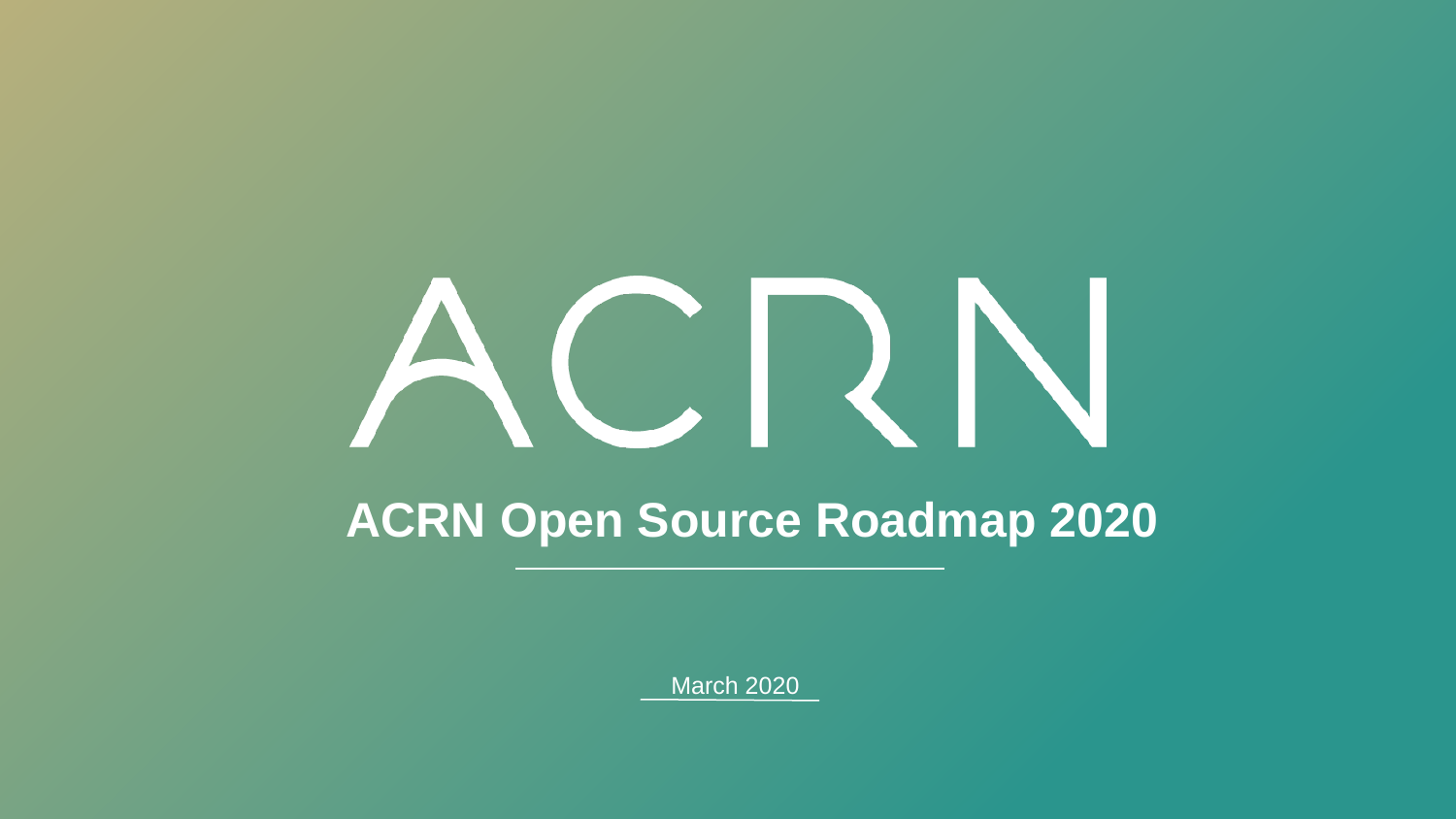### **ACRN Open Source Roadmap in 2020**





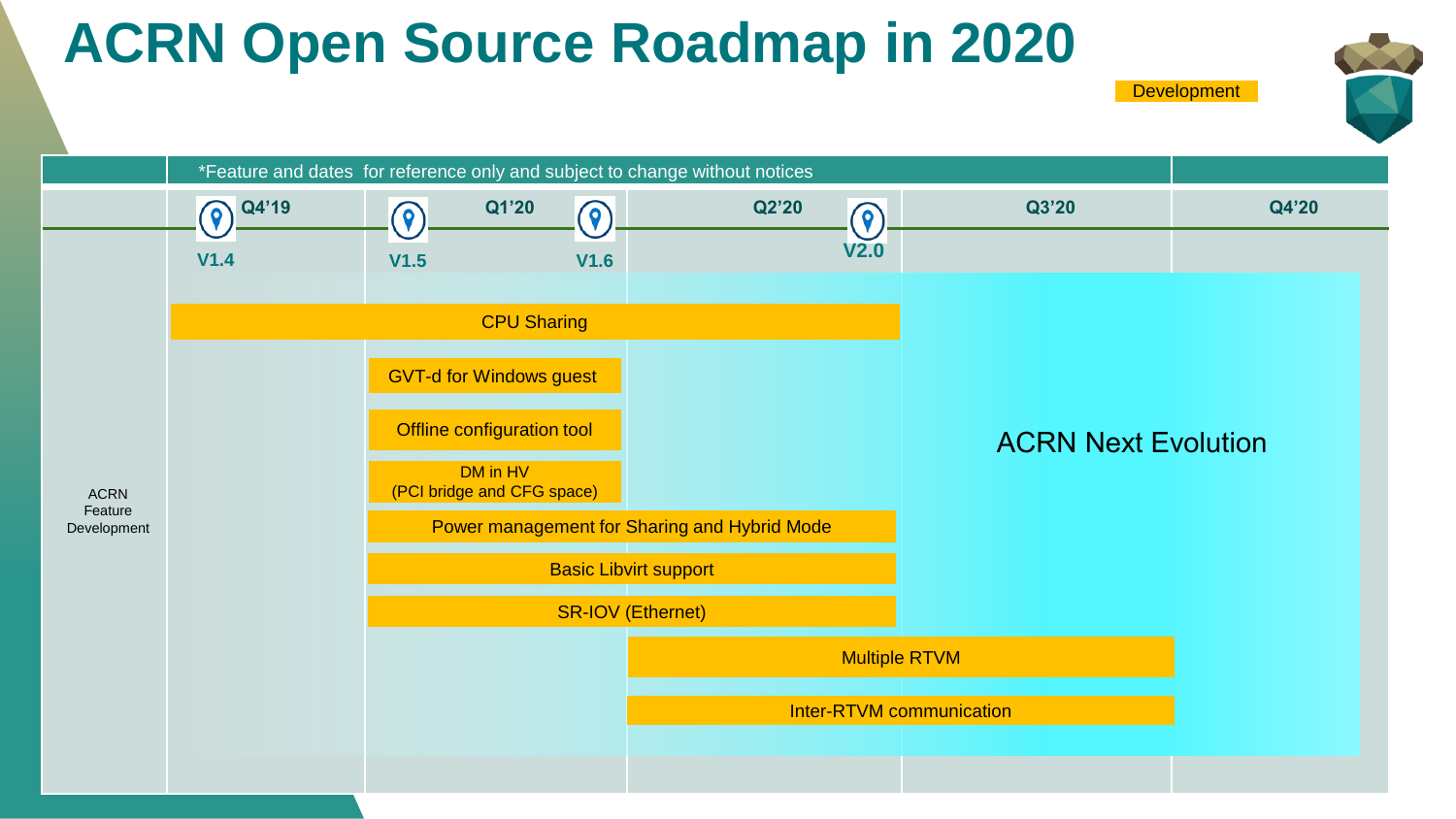## **ACRN Open Source Roadmap in 2020**



#### \*Feature and dates for reference only and subject to change without notices

|                                                         | Q4'19                                                                                                                                                                                                            | Q1'20                                                                                                                            | Q2'20                                                                                                                                                                                                                                                                                                                                                 | Q3'20                                                          | Q4'20                                                                                                                                        |
|---------------------------------------------------------|------------------------------------------------------------------------------------------------------------------------------------------------------------------------------------------------------------------|----------------------------------------------------------------------------------------------------------------------------------|-------------------------------------------------------------------------------------------------------------------------------------------------------------------------------------------------------------------------------------------------------------------------------------------------------------------------------------------------------|----------------------------------------------------------------|----------------------------------------------------------------------------------------------------------------------------------------------|
| <b>Hypervisor</b>                                       | Zephyr as Safety OS •<br>CPU sharing<br><b>Kata Containers</b><br>managed from within •<br>the Service VM (via<br>Docker)<br><b>Kata Containers</b><br>managed from within<br>the Service VM (via<br>Kubernetes) | Service VM: Yocto or<br><b>Ubuntu</b><br>Offline configuration tool<br>S5/reset for sharing mode<br>with RTVM                    | CPU sharing - C/P state<br>support<br>CPU sharing - priority/credit-<br>based scheduler<br>Service VM boot from<br>virtual boot loader<br>S5 for hybrid mode<br>CPU ISA - AIA, CLWB,<br><b>CLDEMOTE</b><br>SHA-256/AES-256<br>TCC feature - ART, PTM,<br>split lock, pseudo-locking<br>Security - TME (Total<br>Memory Encryption), ROP<br><b>CET</b> | <b>Multiple RTVMs</b><br>$\bullet$<br>Inter-RTVM communication | 5-Level Paging<br>CPU ISA - VNNI.<br><b>VPOPCNT, VPMADD52</b><br>TCC feature - MBA,<br>MBM, CMT, device post<br>interrupt<br>Security - UMIP |
| $U$<br>virtualization                                   |                                                                                                                                                                                                                  | GVT-d for Windows guest<br><b>SR-IOV for Ethernet</b><br>Libvirt basic support<br>Device Model in HV - PCI<br>bridge & CFG space | <b>PCIe 4.0</b><br>$\bullet$<br>ACPI customization in HV                                                                                                                                                                                                                                                                                              |                                                                | <b>PCIe 5.0</b><br>$\bullet$                                                                                                                 |
| For more details on these features, see the next slide. |                                                                                                                                                                                                                  |                                                                                                                                  |                                                                                                                                                                                                                                                                                                                                                       |                                                                |                                                                                                                                              |